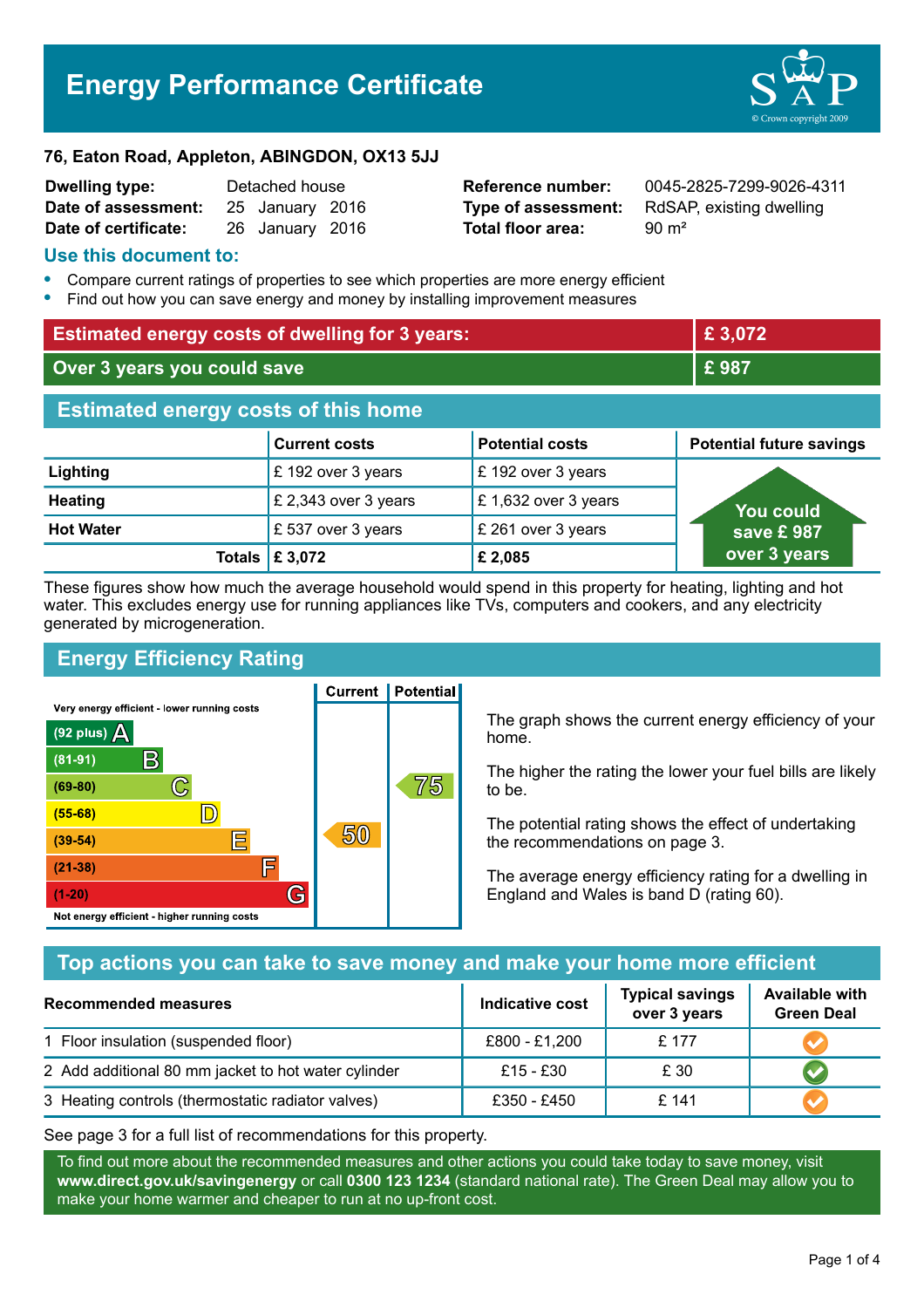**Energy Performance Certificate**

## **Summary of this home's energy performance related features**

| <b>Element</b>        | <b>Description</b>                          | <b>Energy Efficiency</b> |
|-----------------------|---------------------------------------------|--------------------------|
| Walls                 | Cavity wall, filled cavity                  | ★★★★☆                    |
| Roof                  | Pitched, 350 mm loft insulation             | *****                    |
| Floor                 | Suspended, no insulation (assumed)          |                          |
| Windows               | Fully double glazed                         | ★★★☆☆                    |
| Main heating          | Boiler and radiators, oil                   | ★★★☆☆                    |
| Main heating controls | Programmer and room thermostat              | ★★★☆☆                    |
| Secondary heating     | Room heaters, dual fuel (mineral and wood)  |                          |
| Hot water             | From main system                            | ★★★☆☆                    |
| Lighting              | Low energy lighting in 89% of fixed outlets | *****                    |

Current primary energy use per square metre of floor area: 247 kWh/m² per year

The assessment does not take into consideration the physical condition of any element. 'Assumed' means that the insulation could not be inspected and an assumption has been made in the methodology based on age and type of construction.

# **Low and zero carbon energy sources**

Low and zero carbon energy sources are sources of energy that release either very little or no carbon dioxide into the atmosphere when they are used. Installing these sources may help reduce energy bills as well as cutting carbon. There are none provided for this home.

# **Opportunity to benefit from a Green Deal on this property**

The Green Deal may enable owners and occupiers to make improvements to their property to make it more energy efficient. Under a Green Deal, the cost of the improvements is repaid over time via a credit agreement. Repayments are made through a charge added to the electricity bill for the property. To see which improvements are recommended for this property, please turn to page 3. You can choose which improvements you want to install and ask for a quote from an authorised Green Deal provider. They will organise installation by an authorised Green Deal installer. If you move home, the responsibility for paying the Green Deal charge under the credit agreement passes to the new electricity bill payer.

For householders in receipt of income-related benefits, additional help may be available.

To find out more, visit **www.direct.gov.uk/savingenergy** or call **0300 123 1234**.

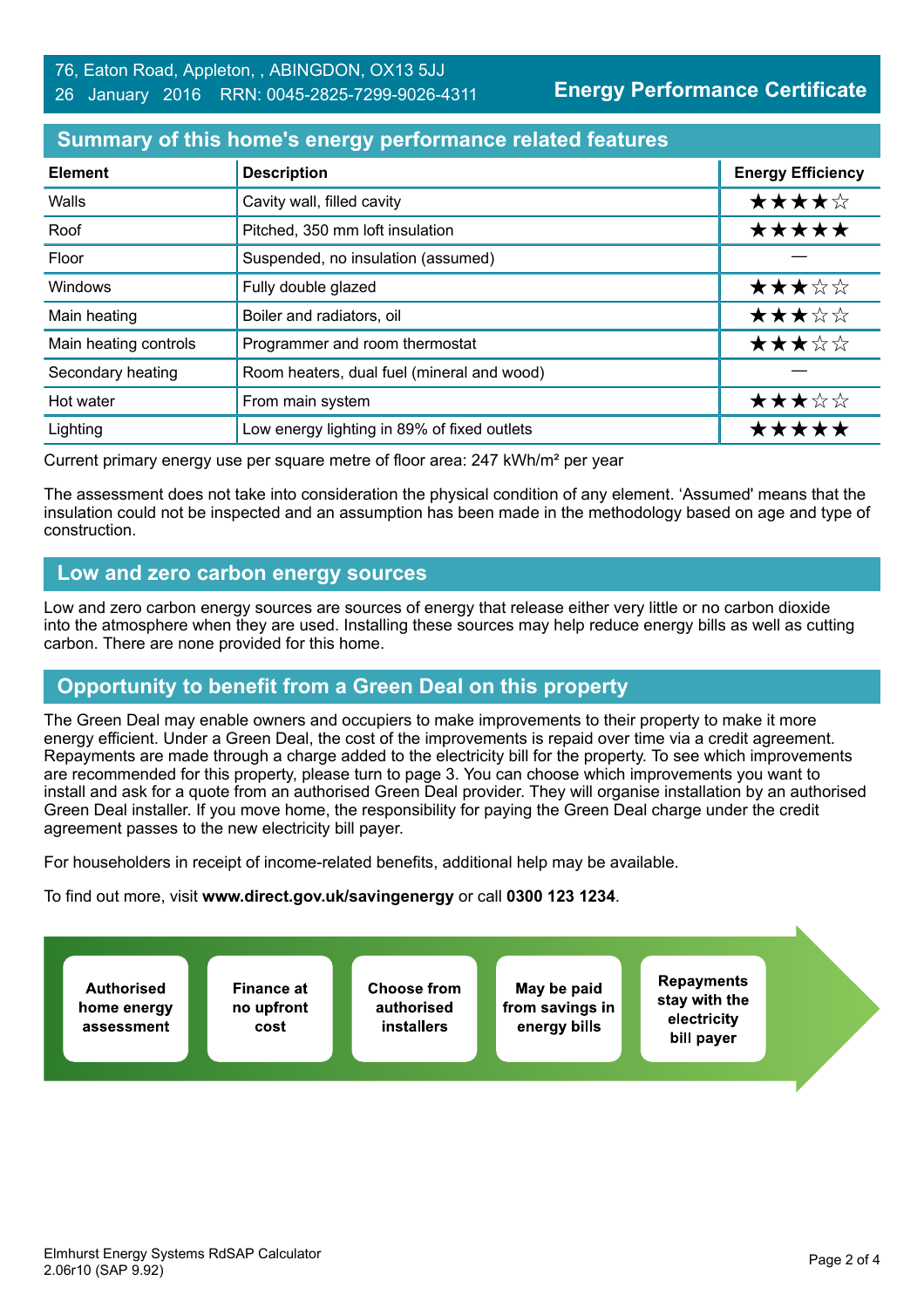#### 76, Eaton Road, Appleton, , ABINGDON, OX13 5JJ 26 January 2016 RRN: 0045-2825-7299-9026-4311

# **Recommendations**

The measures below will improve the energy performance of your dwelling. The performance ratings after improvements listed below are cumulative; that is, they assume the improvements have been installed in the order that they appear in the table. Further information about the recommended measures and other simple actions you could take today to save money is available at **www.direct.gov.uk/savingenergy**. Before installing measures, you should make sure you have secured the appropriate permissions, where necessary. Such permissions might include permission from your landlord (if you are a tenant) or approval under Building Regulations for certain types of work.

Measures with a green tick  $\bullet$  are likely to be fully financed through the Green Deal since the cost of the measures should be covered by the energy they save. Additional support may be available for homes where solid wall insulation is recommended. If you want to take up measures with an orange tick  $\bullet$ , be aware you may need to contribute some payment up-front.

| <b>Recommended measures</b>                          | <b>Indicative cost</b> | <b>Typical savings</b><br>per year | <b>Rating after</b><br>improvement | <b>Green Deal</b><br>finance |
|------------------------------------------------------|------------------------|------------------------------------|------------------------------------|------------------------------|
| Floor insulation (suspended floor)                   | £800 - £1,200          | £ 59                               | <b>E52</b>                         |                              |
| Add additional 80 mm jacket to hot water<br>cylinder | £15 - £30              | £10                                | <b>E53</b>                         |                              |
| Heating controls (thermostatic radiator<br>valves)   | £350 - £450            | £47                                | <b>D55</b>                         |                              |
| Replace boiler with new condensing<br>boiler         | £2,200 - £3,000        | £ 62                               | <b>D58</b>                         |                              |
| Solar water heating                                  | £4,000 - £6,000        | £ 55                               | <b>D61</b>                         |                              |
| Replacement glazing units                            | £1,000 - £1,400        | £97                                | <b>D66</b>                         |                              |
| Solar photovoltaic panels, 2.5 kWp                   | £5,000 - £8,000        | £ 286                              | <b>C75</b>                         |                              |

#### **Alternative measures**

There are alternative measures below which you could also consider for your home.

- **•** Biomass boiler (Exempted Appliance if in Smoke Control Area)
- **•** Air or ground source heat pump

# **Choosing the right package**

Visit **www.epcadviser.direct.gov.uk**, our online tool which uses information from this EPC to show you how to save money on your fuel bills. You can use this tool to personalise your Green Deal package. Public services all in one place of the place of the place of the place of the place of the place of the place of the place of the place of the place of the place of the place of the pl

| <b>Green Deal package</b>          | <b>Typical annual savings</b> |
|------------------------------------|-------------------------------|
| Hot water cylinder insulation      | Total savings of £10          |
| Electricity/gas/other fuel savings | £0/£0/£10                     |



You could finance this package of measures under the Green Deal. It could **save you £10 a year** in energy costs, based on typical energy use. Some or all of this saving would be recouped through the charge on your bill.